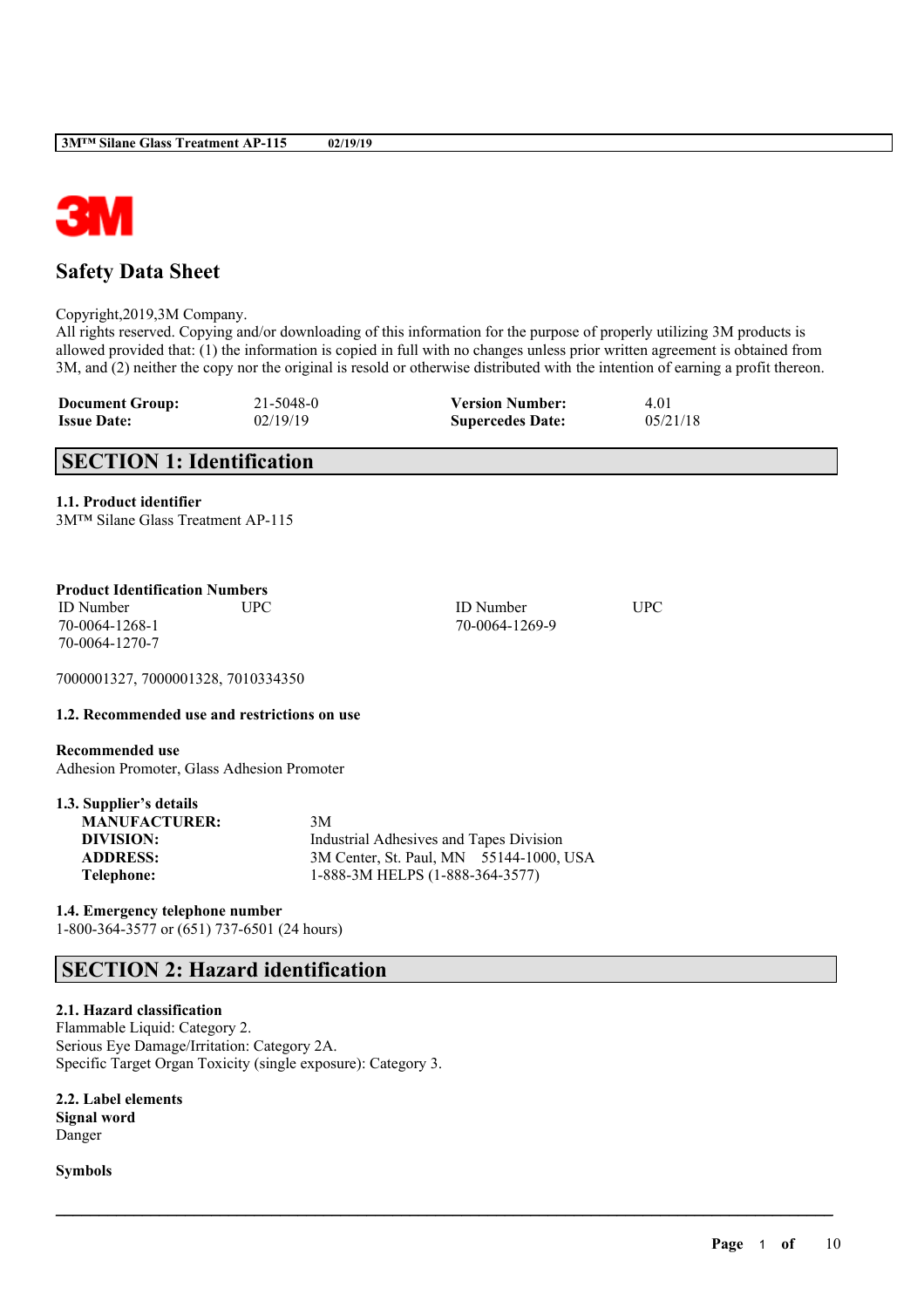Flame | Exclamation mark |

#### **Pictograms**



**Hazard Statements** Highly flammable liquid and vapor.

Causes serious eye irritation. May cause drowsiness or dizziness.

## **Precautionary Statements**

#### **Prevention:**

Keep away from heat/sparks/open flames/hot surfaces. - No smoking. Ground/bond container and receiving equipment. Use only non-sparking tools. Take precautionary measures against static discharge. Keep container tightly closed. Use explosion-proof electrical/ventilating/lighting equipment. Avoid breathing dust/fume/gas/mist/vapors/spray. Use only outdoors or in a well-ventilated area.

Wear protective gloves and eye/face protection.

Wash thoroughly after handling.

#### **Response:**

IF INHALED: Remove person to fresh air and keep comfortable for breathing.

IF ON SKIN (or hair): Take off immediately all contaminated clothing. Rinse skin with water/shower.

IF IN EYES: Rinse cautiously with water for several minutes. Remove contact lenses, if present and easy to do. Continue rinsing.

If eye irritation persists: Get medical advice/attention.

Call a POISON CENTER or doctor/physician if you feel unwell.

In case of fire: Use a fire fighting agent suitable for flammable liquids such as dry chemical or carbon dioxide to extinguish.

## **Storage:**

Keep cool. Keep container tightly closed. Store locked up in a well-ventilated place.

## **Disposal:**

Dispose of contents/container in accordance with applicable local/regional/national/international regulations.

## **2.3. Hazards not otherwise classified**

Repeated exposure may cause skin dryness or cracking.

# **SECTION 3: Composition/information on ingredients**

| Ingredient        | <b>IC.A.S. No.</b> | $\frac{1}{6}$ by Wt         |
|-------------------|--------------------|-----------------------------|
| Isopropyl alcohol | $67-63-0$          | $80 -$<br>95 Trade Secret * |
| Water             | 7732-18-5          | 10 Trade Secret *           |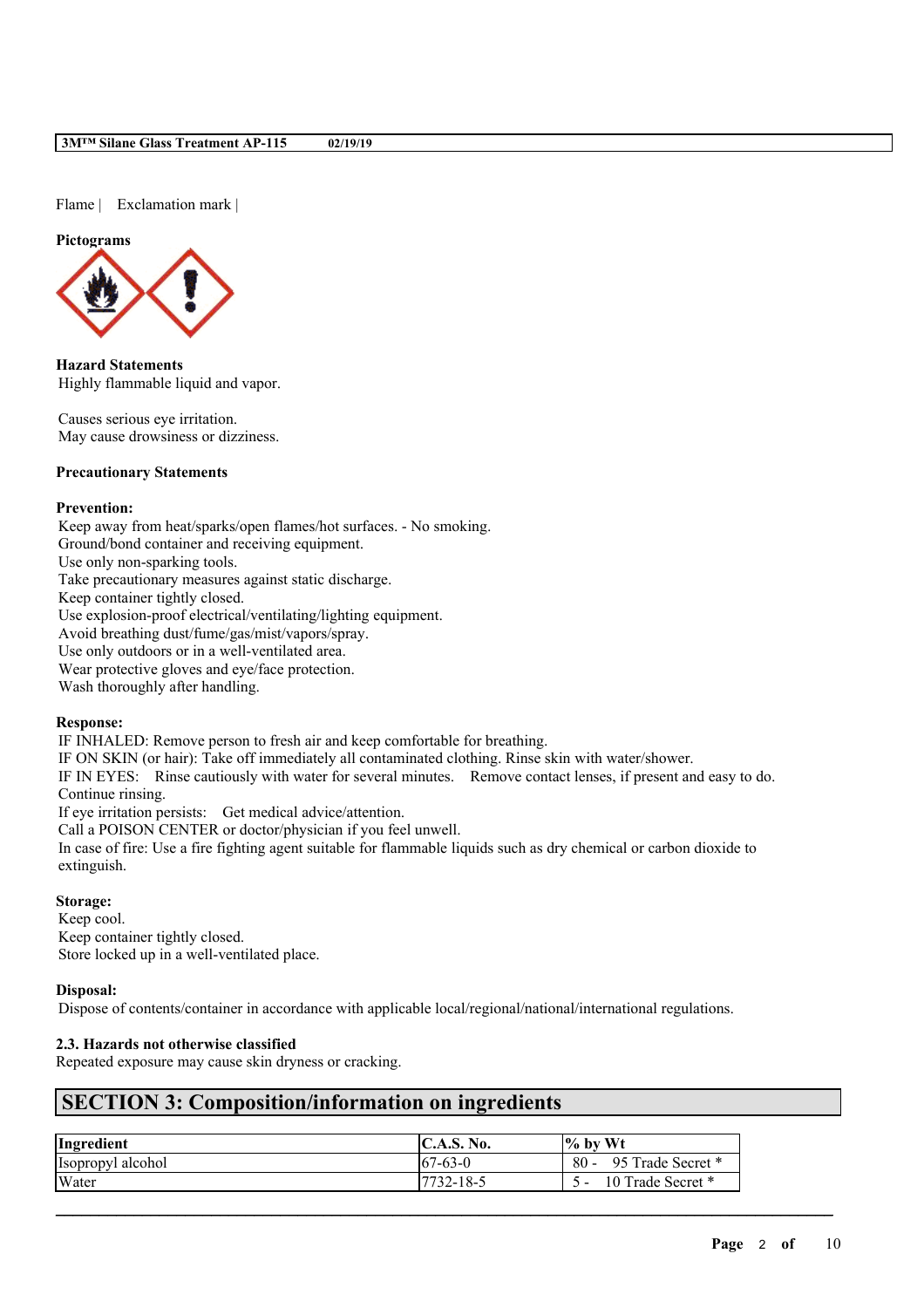**3M™ Silane Glass Treatment AP-115 02/19/19**

| . givcidyl ether<br>Fimethoxysilyl<br>Tinrony L<br>1-1<br>. . |  | secret |  |
|---------------------------------------------------------------|--|--------|--|
|---------------------------------------------------------------|--|--------|--|

\*The specific chemical identity and/or exact percentage (concentration) of this composition has been withheld as a trade secret.

# **SECTION 4: First aid measures**

#### **4.1. Description of first aid measures**

#### **Inhalation:**

Remove person to fresh air. If you feel unwell, get medical attention.

#### **Skin Contact:**

Immediately wash with soap and water. Remove contaminated clothing and wash before reuse. If signs/symptoms develop, get medical attention.

#### **Eye Contact:**

Immediately flush with large amounts of water. Remove contact lenses if easy to do. Continue rinsing. Get medical attention.

## **If Swallowed:**

Rinse mouth. If you feel unwell, get medical attention.

## **4.2. Most important symptoms and effects, both acute and delayed**

See Section 11.1. Information on toxicological effects.

## **4.3. Indication of any immediate medical attention and special treatment required**

Not applicable

# **SECTION 5: Fire-fighting measures**

## **5.1. Suitable extinguishing media**

In case of fire: Use a fire fighting agent suitable for flammable liquids such as dry chemical or carbon dioxide to extinguish.

## **5.2. Special hazards arising from the substance or mixture**

Closed containers exposed to heat from fire may build pressure and explode.

## **Hazardous Decomposition or By-Products**

**Substance Condition**

Carbon monoxide During Combustion Carbon dioxide During Combustion

## **5.3. Special protective actions for fire-fighters**

Water may not effectively extinguish fire; however, it should be used to keep fire-exposed containers and surfaces cool and prevent explosive rupture. Wear full protective clothing, including helmet, self-contained, positive pressure or pressure demand breathing apparatus, bunker coat and pants, bands around arms, waist and legs, face mask, and protective covering for exposed areas of the head.

## **SECTION 6: Accidental release measures**

## **6.1. Personal precautions, protective equipment and emergency procedures**

Evacuate area. Keep away from heat/sparks/open flames/hot surfaces. - No smoking. Use only non-sparking tools. Ventilate the area with fresh air. For large spill, or spills in confined spaces, provide mechanical ventilation to disperse or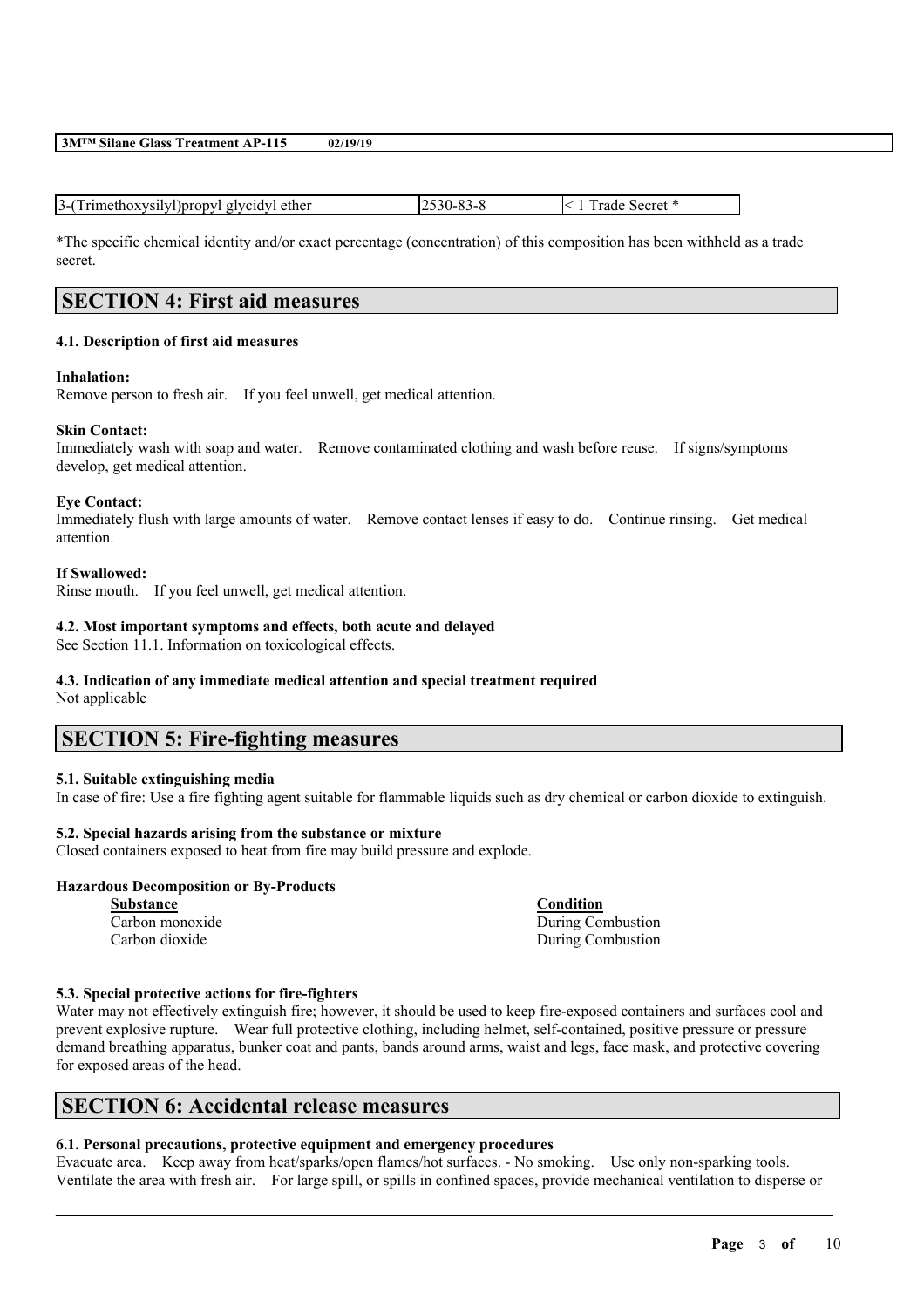| <b>Glass</b><br>$3M^{TM}$<br>$\sim$<br>Silane<br><b>Treatment</b><br>. .<br>៶<br>.<br>$\overline{1}$ | 02/19/19 |
|------------------------------------------------------------------------------------------------------|----------|
|                                                                                                      |          |

exhaust vapors, in accordance with good industrial hygiene practice. Warning! A motor could be an ignition source and could cause flammable gases or vapors in the spill area to burn or explode. Refer to other sections of this SDS for information regarding physical and health hazards, respiratory protection, ventilation, and personal protective equipment.

## **6.2. Environmental precautions**

Avoid release to the environment. For larger spills, cover drains and build dikes to prevent entry into sewer systems or bodies of water.

## **6.3. Methods and material for containment and cleaning up**

Contain spill. Cover spill area with a fire-extinguishing foam designed for use on solvents, such as alcohols and acetone, that can dissolve in water. An AR - AFFF type foam is recommended. Working from around the edges of the spill inward, cover with bentonite, vermiculite, or commercially available inorganic absorbent material. Mix in sufficient absorbent until it appears dry. Remember, adding an absorbent material does not remove a physical, health, or environmental hazard. Collect as much of the spilled material as possible using non-sparking tools. Place in a metal container approved for transportation by appropriate authorities. Clean up residue with water. Seal the container. Dispose of collected material as soon as possible in accordance with applicable local/regional/national/international regulations.

# **SECTION 7: Handling and storage**

## **7.1. Precautions for safe handling**

Keep away from heat/sparks/open flames/hot surfaces. - No smoking. Use only non-sparking tools. Take precautionary measures against static discharge. Avoid breathing dust/fume/gas/mist/vapors/spray. Do not get in eyes, on skin, or on clothing. Do not eat, drink or smoke when using this product. Wash thoroughly after handling. Avoid release to the environment. Avoid contact with oxidizing agents (eg. chlorine, chromic acid etc.) Wear low static or properly grounded shoes. To minimize the risk of ignition, determine applicable electrical classifications for the process using this product and select specific local exhaust ventilation equipment to avoid flammable vapor accumulation. Ground/bond container and receiving equipment if there is potential for static electricity accumulation during transfer.

## **7.2. Conditions for safe storage including any incompatibilities**

Store in a well-ventilated place. Keep cool. Keep container tightly closed. Store away from heat. Store away from acids. Store away from oxidizing agents.

# **SECTION 8: Exposure controls/personal protection**

## **8.1. Control parameters**

## **Occupational exposure limits**

If a component is disclosed in section 3 but does not appear in the table below, an occupational exposure limit is not available for the component.

| Ingredient                            | C.A.S. No.      | Agency | Limit tvpe                                         | <b>Additional Comments</b> |
|---------------------------------------|-----------------|--------|----------------------------------------------------|----------------------------|
| Isopropyl alcohol                     | $167 - 63 - 0$  | ACGIH  | TWA:200 ppm;STEL:400 ppm   A4: Not class. as human |                            |
|                                       |                 |        |                                                    | carcin                     |
| Isopropyl alcohol                     | $167 - 63 - 0$  | 'OSHA  | $ TWA:980 \text{ mg/m}3(400 \text{ ppm}) $         |                            |
| $\sim$<br>$\sqrt{2}$<br>$\sim$ $\sim$ | $1.7.1$ $1.7.1$ |        |                                                    |                            |

ACGIH : American Conference of Governmental Industrial Hygienists

AIHA : American Industrial Hygiene Association

CMRG : Chemical Manufacturer's Recommended Guidelines

OSHA : United States Department of Labor - Occupational Safety and Health Administration

TWA: Time-Weighted-Average

STEL: Short Term Exposure Limit

CEIL: Ceiling

## **8.2. Exposure controls**

## **8.2.1. Engineering controls**

Use general dilution ventilation and/or local exhaust ventilation to control airborne exposures to below relevant Exposure Limits and/or control dust/fume/gas/mist/vapors/spray. If ventilation is not adequate, use respiratory protection equipment.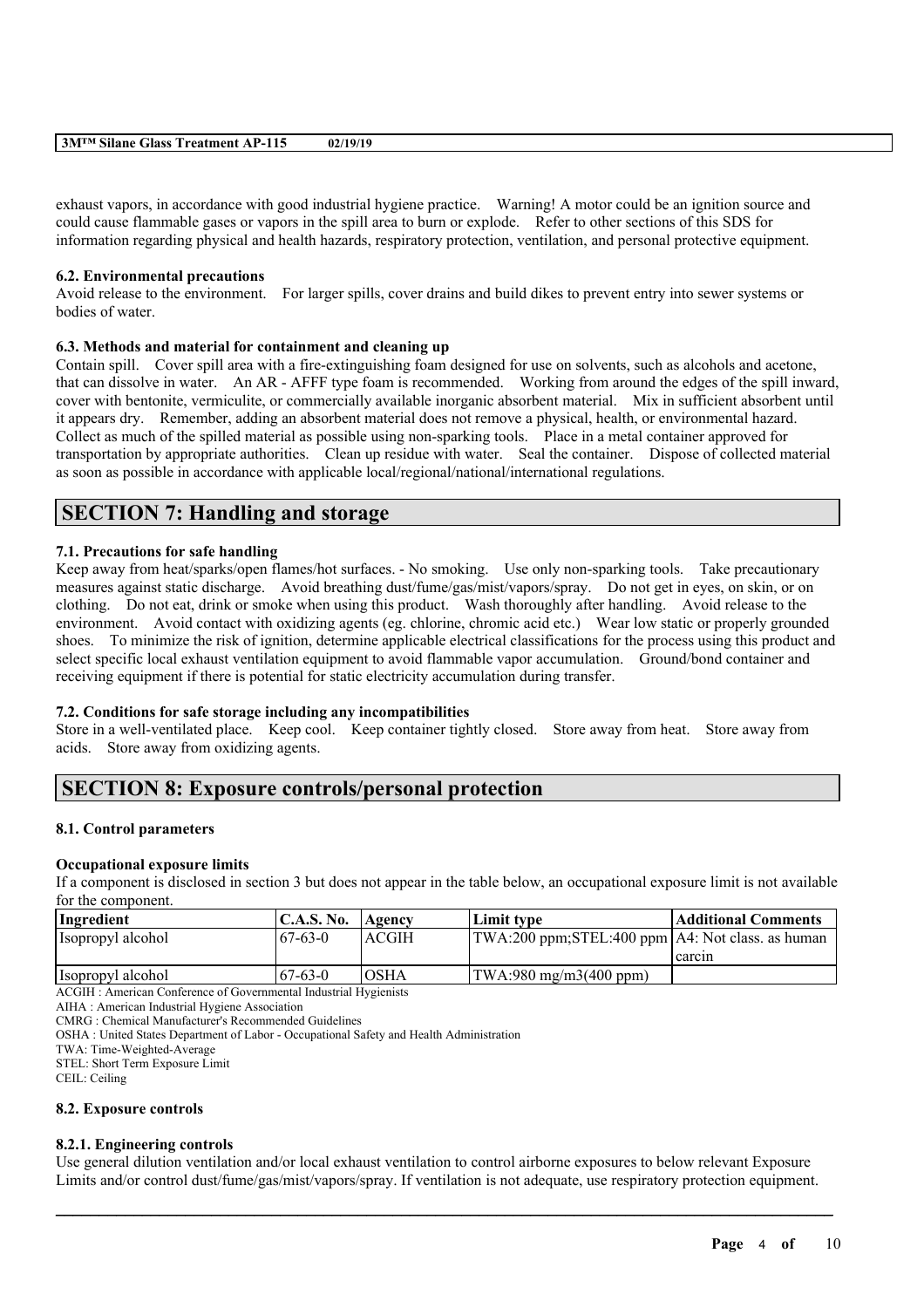Use explosion-proof ventilation equipment.

## **8.2.2. Personal protective equipment (PPE)**

#### **Eye/face protection**

Select and use eye/face protection to prevent contact based on the results of an exposure assessment. The following eye/face protection(s) are recommended: Indirect Vented Goggles

#### **Skin/hand protection**

Select and use gloves and/or protective clothing approved to relevant local standards to prevent skin contact based on the results of an exposure assessment. Selection should be based on use factors such as exposure levels, concentration of the substance or mixture, frequency and duration, physical challenges such as temperature extremes, and other use conditions. Consult with your glove and/or protective clothing manufacturer for selection of appropriate compatible gloves/protective clothing.

Gloves made from the following material(s) are recommended: Butyl Rubber Fluoroelastomer Nitrile Rubber

#### **Respiratory protection**

An exposure assessment may be needed to decide if a respirator is required. If a respirator is needed, use respirators as part of a full respiratory protection program. Based on the results of the exposure assessment, select from the following respirator type(s) to reduce inhalation exposure:

Half facepiece or full facepiece air-purifying respirator suitable for organic vapors

For questions about suitability for a specific application, consult with your respirator manufacturer.

# **SECTION 9: Physical and chemical properties**

#### **9.1. Information on basic physical and chemical properties**

| <b>General Physical Form:</b>                | Liquid                                  |
|----------------------------------------------|-----------------------------------------|
| Odor, Color, Grade:                          | Colorless Liquid with Alcohol Odor.     |
| <b>Odor threshold</b>                        | No Data Available                       |
| pН                                           | Not Applicable                          |
| <b>Melting point</b>                         | Not Applicable                          |
| <b>Boiling Point</b>                         | $180 \text{ °F}$                        |
| <b>Flash Point</b>                           | 53 °F [ <i>Test Method</i> :Closed Cup] |
| <b>Evaporation rate</b>                      | 1.2                                     |
| <b>Flammability (solid, gas)</b>             | Not Applicable                          |
| <b>Flammable Limits(LEL)</b>                 | $2.0\%$                                 |
| <b>Flammable Limits(UEL)</b>                 | $12.5\%$                                |
| <b>Vapor Pressure</b>                        | 43 mmHg $[@]$ 25 °C]                    |
| <b>Vapor Density</b>                         | 2.07 $[RefStd:AIR=1]$                   |
| <b>Density</b>                               | $0.80$ g/ml                             |
| $0.80$ $[@60 °F]$<br><b>Specific Gravity</b> |                                         |
| <b>Solubility In Water</b>                   | $100\%$                                 |
| Solubility- non-water                        | No Data Available                       |
| Partition coefficient: n-octanol/water       | No Data Available                       |
| <b>Autoignition temperature</b>              | No Data Available                       |
| <b>Decomposition temperature</b>             | No Data Available                       |
| <b>Viscosity</b>                             | $\leq$ 3 centipoise                     |
| <b>Hazardous Air Pollutants</b>              | 0 % weight [Test Method: Calculated]    |
| Molecular weight                             | No Data Available                       |
|                                              |                                         |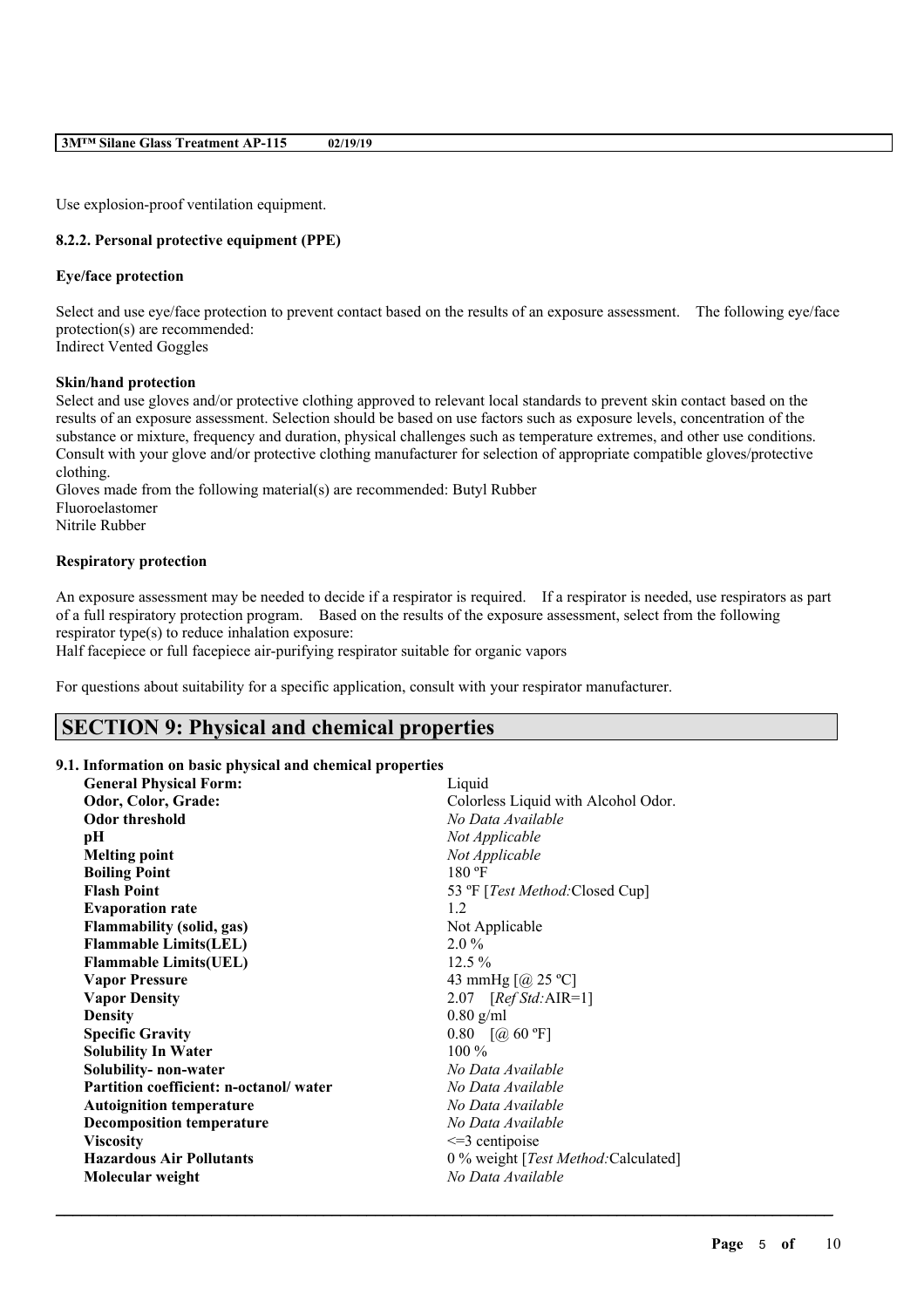**Volatile Organic Compounds** 732 g/l [*Test Method:*calculated SCAQMD rule 443.1] [*Details:*low solids less exempts]

# **SECTION 10: Stability and reactivity**

#### **10.1. Reactivity**

This material may be reactive with certain agents under certain conditions - see the remaining headings in this section.

**10.2. Chemical stability** Stable.

**10.3. Possibility of hazardous reactions**

Hazardous polymerization will not occur.

**10.4. Conditions to avoid** Heat

## **10.5. Incompatible materials**

Strong oxidizing agents

## **10.6. Hazardous decomposition products**

**Substance Condition** None known.

Refer to section 5.2 for hazardous decomposition products during combustion.

# **SECTION 11: Toxicological information**

The information below may not be consistent with the material classification in Section 2 if specific ingredient **classifications are mandated by a competent authority. In addition, toxicological data on ingredients may not be** reflected in the material classification and/or the signs and symptoms of exposure, because an ingredient may be present below the threshold for labeling, an ingredient may not be available for exposure, or the data may not be **relevant to the material as a whole.**

**11.1. Information on Toxicological effects**

**Signs and Symptoms of Exposure**

Based on test data and/or information on the components, this material may produce the following health effects:

#### **Inhalation:**

Respiratory Tract Irritation: Signs/symptoms may include cough, sneezing, nasal discharge, headache, hoarseness, and nose and throat pain.

May cause additional health effects (see below).

#### **Skin Contact:**

Dermal Defatting: Signs/symptoms may include localized redness, itching, drying and cracking of skin.

## **Eye Contact:**

Severe Eye Irritation: Signs/symptoms may include significant redness, swelling, pain, tearing, cloudy appearance of the cornea, and impaired vision.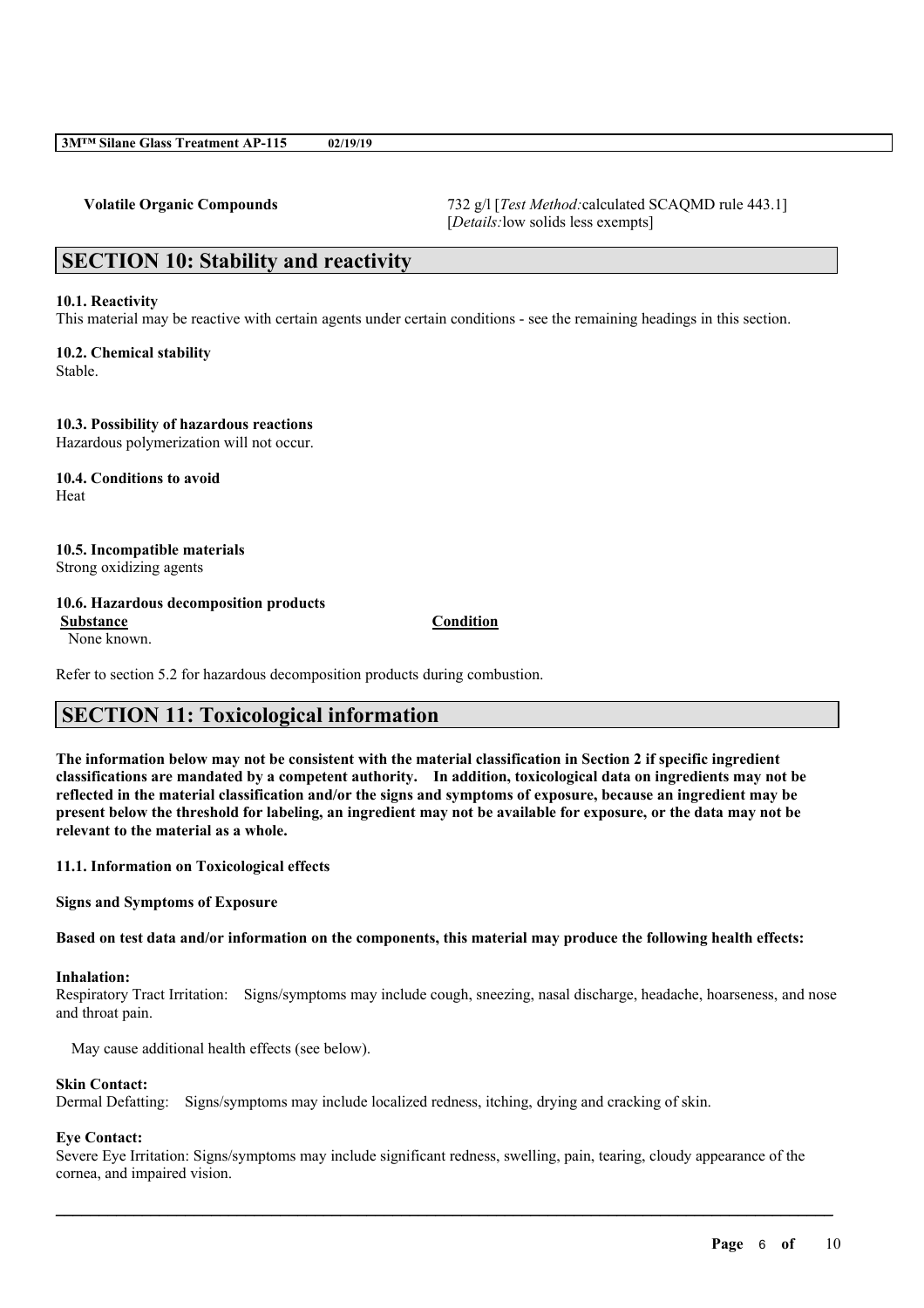#### **Ingestion:**

Gastrointestinal Irritation: Signs/symptoms may include abdominal pain, stomach upset, nausea, vomiting and diarrhea.

May cause additional health effects (see below).

#### **Additional Health Effects:**

#### **Single exposure may cause target organ effects:**

Central Nervous System (CNS) Depression: Signs/symptoms may include headache, dizziness, drowsiness, incoordination, nausea, slowed reaction time, slurred speech, giddiness, and unconsciousness.

#### **Toxicological Data**

If a component is disclosed in section 3 but does not appear in a table below, either no data are available for that endpoint or the data are not sufficient for classification.

#### **Acute Toxicity**

| Name                                                            | Route                                 | <b>Species</b> | Value                                             |
|-----------------------------------------------------------------|---------------------------------------|----------------|---------------------------------------------------|
| Overall product                                                 | Dermal                                |                | No data available; calculated $ATE > 5,000$ mg/kg |
| Overall product                                                 | Inhalation-<br>Dust/Mist(4<br>hr)     |                | No data available; calculated $ATE > 12.5$ mg/l   |
| Overall product                                                 | Ingestion                             |                | No data available; calculated $ATE > 5,000$ mg/kg |
| Isopropyl alcohol                                               | Dermal                                | Rabbit         | $12,870$ mg/kg<br>LD50                            |
| Isopropyl alcohol                                               | Inhalation-<br>Vapor (4<br>hours)     | Rat            | LC50<br>$72.6 \text{ mg/l}$                       |
| Isopropyl alcohol                                               | Ingestion                             | Rat            | LD50<br>$4,710$ mg/kg                             |
| 3-(Trimethoxysilyl) propyl glycidyl ether                       | Dermal                                | Rabbit         | LD50<br>$4,000$ mg/kg                             |
| 3-(Trimethoxysilyl) propyl glycidyl ether                       | Inhalation-<br>Dust/Mist<br>(4 hours) | Rat            | $LC50 > 5.3$ mg/l                                 |
| 3-(Trimethoxysilyl)propyl glycidyl ether<br>and the contract of | Ingestion                             | Rat            | LD50<br>$7.010$ mg/kg                             |

 $ATE = acute$  toxicity estimate

#### **Skin Corrosion/Irritation**

| Name                                      | <b>Species</b> | Value                     |
|-------------------------------------------|----------------|---------------------------|
|                                           |                |                           |
| Isopropyl alcohol                         | Multiple       | No significant irritation |
|                                           | anımal         |                           |
|                                           | species        |                           |
| 3-(Trimethoxysilyl) propyl glycidyl ether | Rabbit         | Mild irritant             |

#### **Serious Eye Damage/Irritation**

| <b>Species</b> | Value           |
|----------------|-----------------|
|                |                 |
| Rabbit         | Severe irritant |
| Rabbit         | Corrosive       |
|                |                 |

#### **Skin Sensitization**

| <b>Name</b>                              | <b>Species</b> | Value          |
|------------------------------------------|----------------|----------------|
| Isopropyl alcohol                        | Guinea         | Not classified |
|                                          | pig            |                |
| 3-(Trimethoxysilyl)propyl glycidyl ether | Guinea         | Not classified |
|                                          | pig            |                |

 $\mathcal{L}_\mathcal{L} = \mathcal{L}_\mathcal{L} = \mathcal{L}_\mathcal{L} = \mathcal{L}_\mathcal{L} = \mathcal{L}_\mathcal{L} = \mathcal{L}_\mathcal{L} = \mathcal{L}_\mathcal{L} = \mathcal{L}_\mathcal{L} = \mathcal{L}_\mathcal{L} = \mathcal{L}_\mathcal{L} = \mathcal{L}_\mathcal{L} = \mathcal{L}_\mathcal{L} = \mathcal{L}_\mathcal{L} = \mathcal{L}_\mathcal{L} = \mathcal{L}_\mathcal{L} = \mathcal{L}_\mathcal{L} = \mathcal{L}_\mathcal{L}$ 

#### **Respiratory Sensitization**

For the component/components, either no data are currently available or the data are not sufficient for classification.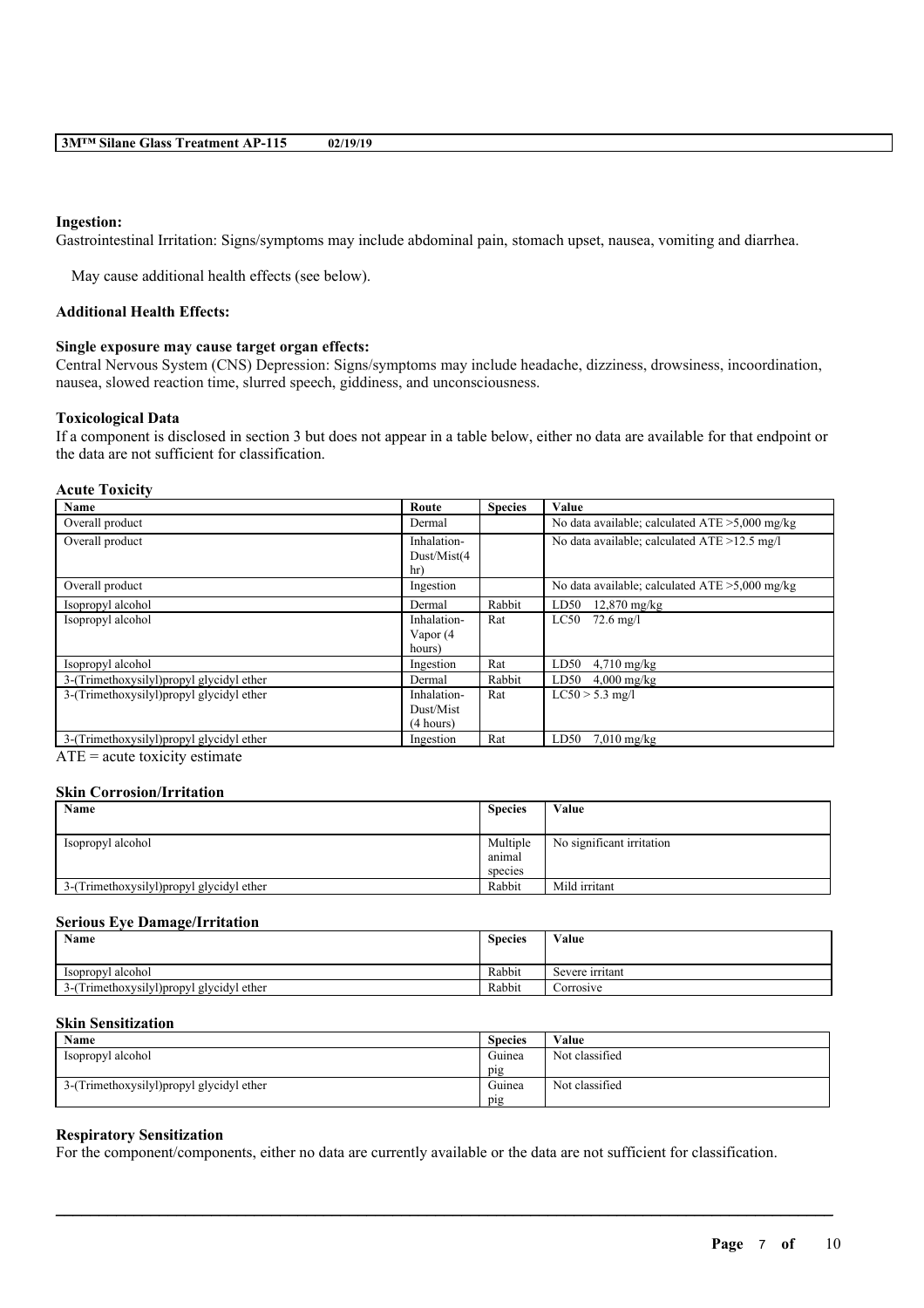## **Germ Cell Mutagenicity**

| Name                                      | Route    | Value                                          |
|-------------------------------------------|----------|------------------------------------------------|
|                                           |          |                                                |
| Isopropyl alcohol                         | In Vitro | Not mutagenic                                  |
| Isopropyl alcohol                         | In vivo  | Not mutagenic                                  |
| 3-(Trimethoxysilyl) propyl glycidyl ether | In vivo  | Not mutagenic                                  |
| 3-(Trimethoxysilyl) propyl glycidyl ether | In Vitro | Some positive data exist, but the data are not |
|                                           |          | sufficient for classification                  |

## **Carcinogenicity**

| <b>Name</b>                             | Route      | <b>Species</b> | Value                                          |
|-----------------------------------------|------------|----------------|------------------------------------------------|
| Isopropyl alcohol                       | Inhalation | Rat            | Some positive data exist, but the data are not |
|                                         |            |                | sufficient for classification                  |
| (Trimethoxysilyl) propyl glycidyl ether | Dermal     | Mouse          | Not carcinogenic                               |

## **Reproductive Toxicity**

## **Reproductive and/or Developmental Effects**

| <b>Name</b>                               | Route      | Value                                  | <b>Species</b> | <b>Test Result</b> | <b>Exposure</b> |
|-------------------------------------------|------------|----------------------------------------|----------------|--------------------|-----------------|
|                                           |            |                                        |                |                    | <b>Duration</b> |
| Isopropyl alcohol                         | Ingestion  | Not classified for development         | Rat            | <b>NOAEL 400</b>   | during          |
|                                           |            |                                        |                | mg/kg/day          | organogenesi    |
|                                           |            |                                        |                |                    | s               |
| Isopropyl alcohol                         | Inhalation | Not classified for development         | Rat            | LOAEL <sub>9</sub> | during          |
|                                           |            |                                        |                | mg/l               | gestation       |
| 3-(Trimethoxysilyl) propyl glycidyl ether | Ingestion  | Not classified for female reproduction | Rat            | <b>NOAEL 1,000</b> | generation      |
|                                           |            |                                        |                | mg/kg/day          |                 |
| 3-(Trimethoxysilyl) propyl glycidyl ether | Ingestion  | Not classified for male reproduction   | Rat            | <b>NOAEL 1,000</b> | generation      |
|                                           |            |                                        |                | mg/kg/day          |                 |
| 3-(Trimethoxysilyl) propyl glycidyl ether | Ingestion  | Not classified for development         | Rat            | <b>NOAEL 3,000</b> | during          |
|                                           |            |                                        |                | mg/kg/day          | organogenesi    |
|                                           |            |                                        |                |                    | s               |

# **Target Organ(s)**

## **Specific Target Organ Toxicity - single exposure**

| Name              | Route      | Target Organ(s)        | Value                             | <b>Species</b> | <b>Test Result</b> | Exposure        |
|-------------------|------------|------------------------|-----------------------------------|----------------|--------------------|-----------------|
|                   |            |                        |                                   |                |                    | <b>Duration</b> |
| Isopropyl alcohol | Inhalation | central nervous        | May cause drowsiness or           | Human          | <b>NOAEL Not</b>   |                 |
|                   |            | system depression      | dizziness                         |                | available          |                 |
| Isopropyl alcohol | Inhalation | respiratory irritation | Some positive data exist, but the | Human          | <b>NOAEL Not</b>   |                 |
|                   |            |                        | data are not sufficient for       |                | available          |                 |
|                   |            |                        | classification                    |                |                    |                 |
| Isopropyl alcohol | Inhalation | auditory system        | Not classified                    | Guinea         | <b>NOAEL 13.4</b>  | 24 hours        |
|                   |            |                        |                                   | pig            | mg/l               |                 |
| Isopropyl alcohol | Ingestion  | central nervous        | May cause drowsiness or           | Human          | <b>NOAEL Not</b>   | poisoning       |
|                   |            | system depression      | dizziness                         |                | available          | and/or abuse    |

## **Specific Target Organ Toxicity - repeated exposure**

| Name                                        | Route      | Target Organ(s)                                                                                                                            | Value          | <b>Species</b> | <b>Test Result</b>                 | <b>Exposure</b><br><b>Duration</b> |
|---------------------------------------------|------------|--------------------------------------------------------------------------------------------------------------------------------------------|----------------|----------------|------------------------------------|------------------------------------|
| Isopropyl alcohol                           | Inhalation | kidney and/or<br>bladder                                                                                                                   | Not classified | Rat            | <b>NOAEL 12.3</b><br>mg/l          | 24 months                          |
| Isopropyl alcohol                           | Inhalation | nervous system                                                                                                                             | Not classified | Rat            | <b>NOAEL 12</b><br>mg/l            | 13 weeks                           |
| Isopropyl alcohol                           | Ingestion  | kidney and/or<br>bladder                                                                                                                   | Not classified | Rat            | <b>NOAEL 400</b><br>mg/kg/day      | 12 weeks                           |
| 3-(Trimethoxysilyl)propyl<br>glycidyl ether | Ingestion  | heart   endocrine<br>system   bone, teeth,<br>nails, and/or hair  <br>hematopoietic<br>system   liver  <br>immune system<br>nervous system | Not classified | Rat            | <b>NOAEL</b><br>1,000<br>mg/kg/day | 28 days                            |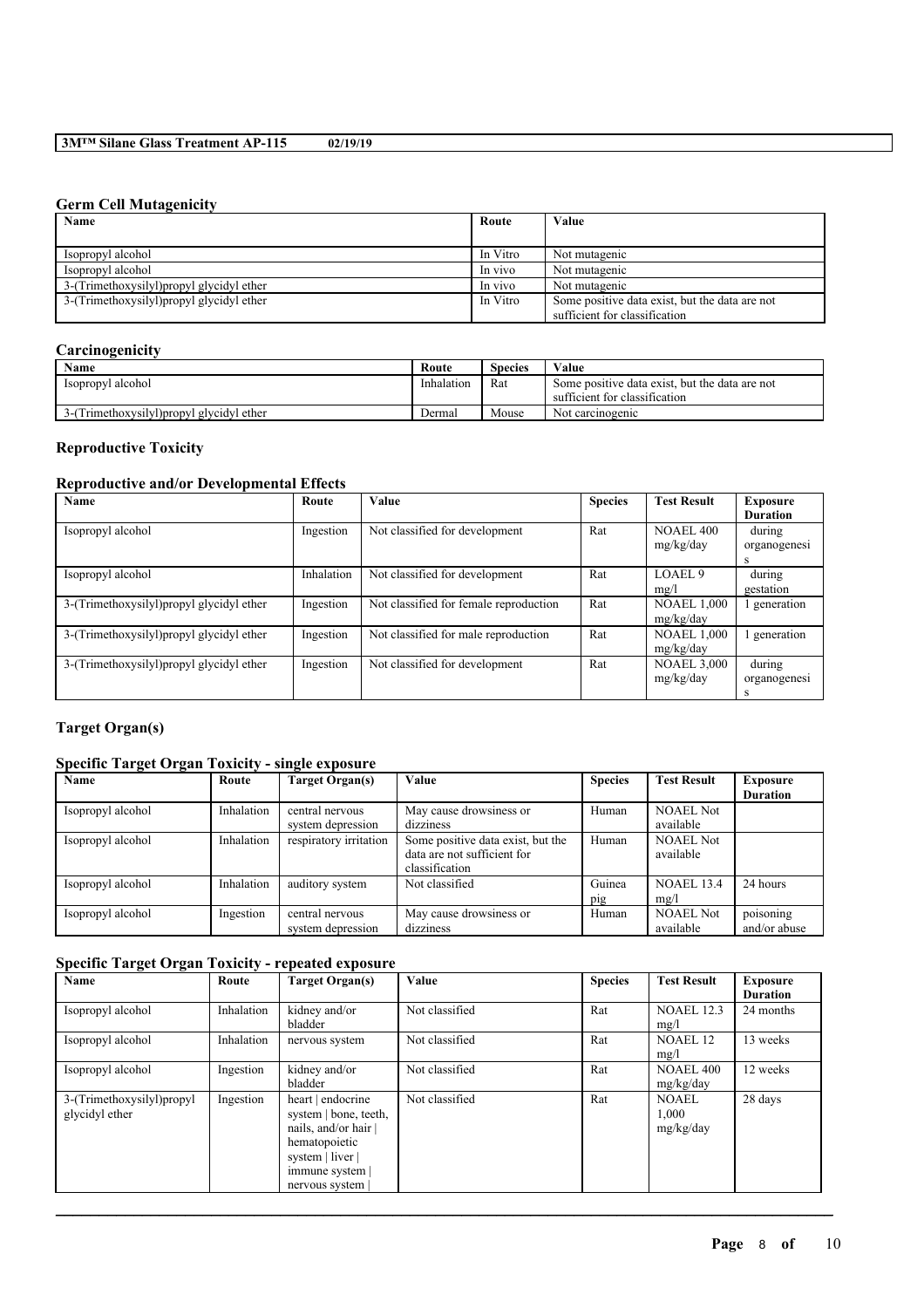#### **3M™ Silane Glass Treatment AP-115 02/19/19**

|  |  | .<br>kidney and/or<br>-------<br>respiratory<br>bladder<br>system |  |  |  |  |
|--|--|-------------------------------------------------------------------|--|--|--|--|
|--|--|-------------------------------------------------------------------|--|--|--|--|

#### **Aspiration Hazard**

For the component/components, either no data are currently available or the data are not sufficient for classification.

#### Please contact the address or phone number listed on the first page of the SDS for additional toxicological information **on this material and/or its components.**

## **SECTION 12: Ecological information**

## **Ecotoxicological information**

Please contact the address or phone number listed on the first page of the SDS for additional ecotoxicological information on this material and/or its components.

#### **Chemical fate information**

Please contact the address or phone number listed on the first page of the SDS for additional chemical fate information on this material and/or its components.

# **SECTION 13: Disposal considerations**

#### **13.1. Disposal methods**

Dispose of contents/ container in accordance with the local/regional/national/international regulations.

Incinerate in a permitted waste incineration facility. As a disposal alternative, utilize an acceptable permitted waste disposal facility. Empty drums/barrels/containers used for transporting and handling hazardous chemicals (chemical substances/mixtures/preparations classified as Hazardous as per applicable regulations) shall be considered, stored, treated & disposed of as hazardous wastes unless otherwise defined by applicable waste regulations. Consult with the respective regulating authorities to determine the available treatment and disposal facilities.

 $\mathcal{L}_\mathcal{L} = \mathcal{L}_\mathcal{L} = \mathcal{L}_\mathcal{L} = \mathcal{L}_\mathcal{L} = \mathcal{L}_\mathcal{L} = \mathcal{L}_\mathcal{L} = \mathcal{L}_\mathcal{L} = \mathcal{L}_\mathcal{L} = \mathcal{L}_\mathcal{L} = \mathcal{L}_\mathcal{L} = \mathcal{L}_\mathcal{L} = \mathcal{L}_\mathcal{L} = \mathcal{L}_\mathcal{L} = \mathcal{L}_\mathcal{L} = \mathcal{L}_\mathcal{L} = \mathcal{L}_\mathcal{L} = \mathcal{L}_\mathcal{L}$ 

## **EPA Hazardous Waste Number (RCRA):** D001 (Ignitable)

## **SECTION 14: Transport Information**

For Transport Information, please visit http://3M.com/Transportinfo or call 1-800-364-3577 or 651-737-6501.

# **SECTION 15: Regulatory information**

## **15.1. US Federal Regulations**

Contact 3M for more information.

#### **EPCRA 311/312 Hazard Classifications:**

#### **Physical Hazards**

Flammable (gases, aerosols, liquids, or solids)

## **Health Hazards**

Hazard Not Otherwise Classified (HNOC)

Serious eye damage or eye irritation

Specific target organ toxicity (single or repeated exposure)